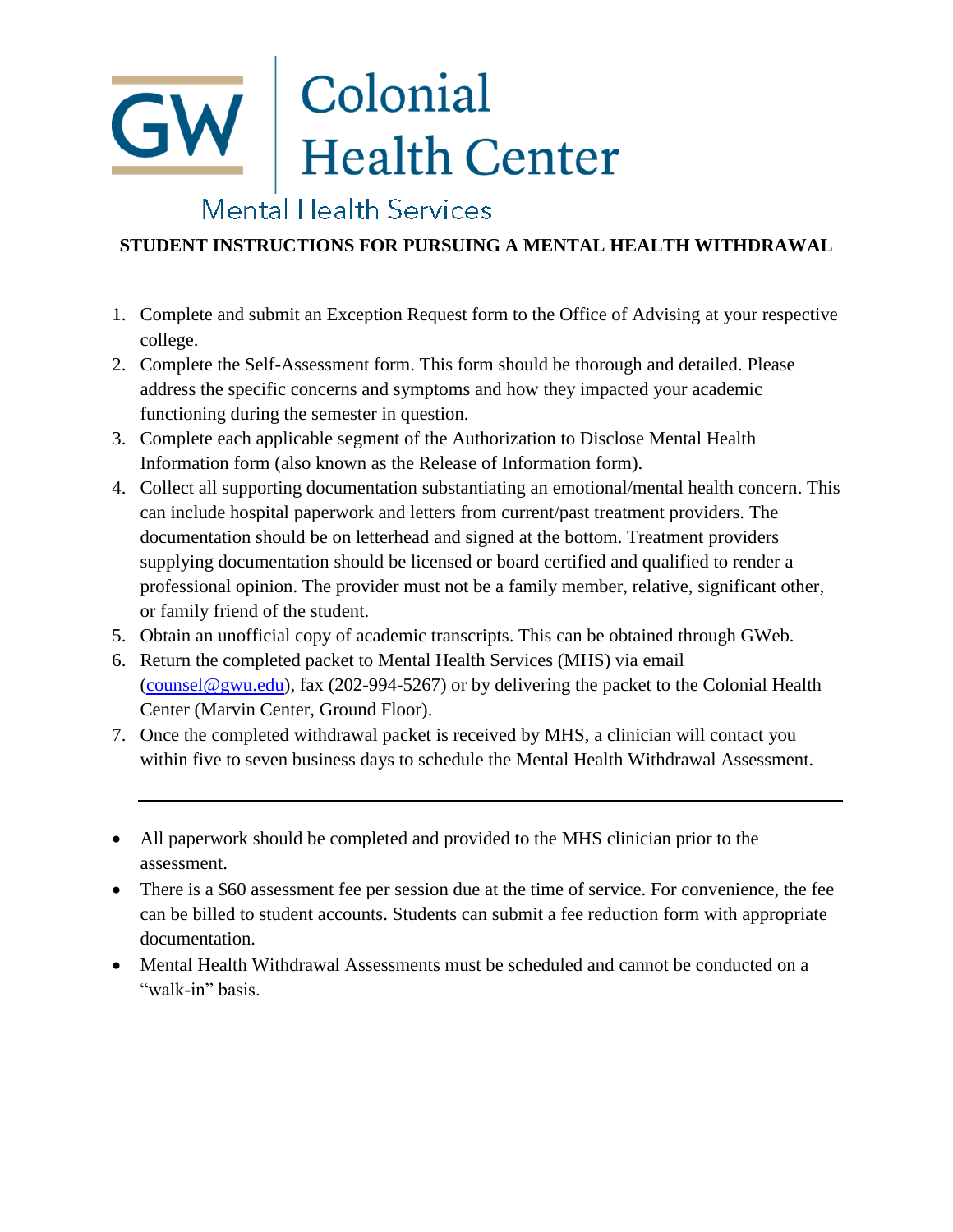## GW Colonial<br>Health Center Mental Health Services

### **MENTAL HEALTH WITHDRAWAL SELF-ASSESSMENT**

| Student's Name:<br><u> 1989 - Johann Stoff, fransk politik (d. 1989)</u>          | GW ID Number: |
|-----------------------------------------------------------------------------------|---------------|
|                                                                                   | Year:         |
| Withdrawal Request for (Semester and Year):                                       |               |
| Full Withdrawal (entire semester)<br>Partial Withdrawal (course name and number): |               |

1. What month/date did your mental health/emotional difficulties begin to interfere with your academic functioning?

2. Was there a traumatic event or unusual situation that contributed to your difficulties? If yes, please provide a brief description.

3. What psychological symptoms (i.e., depression, anxiety, other emotional distress) are/were present during the semester under review?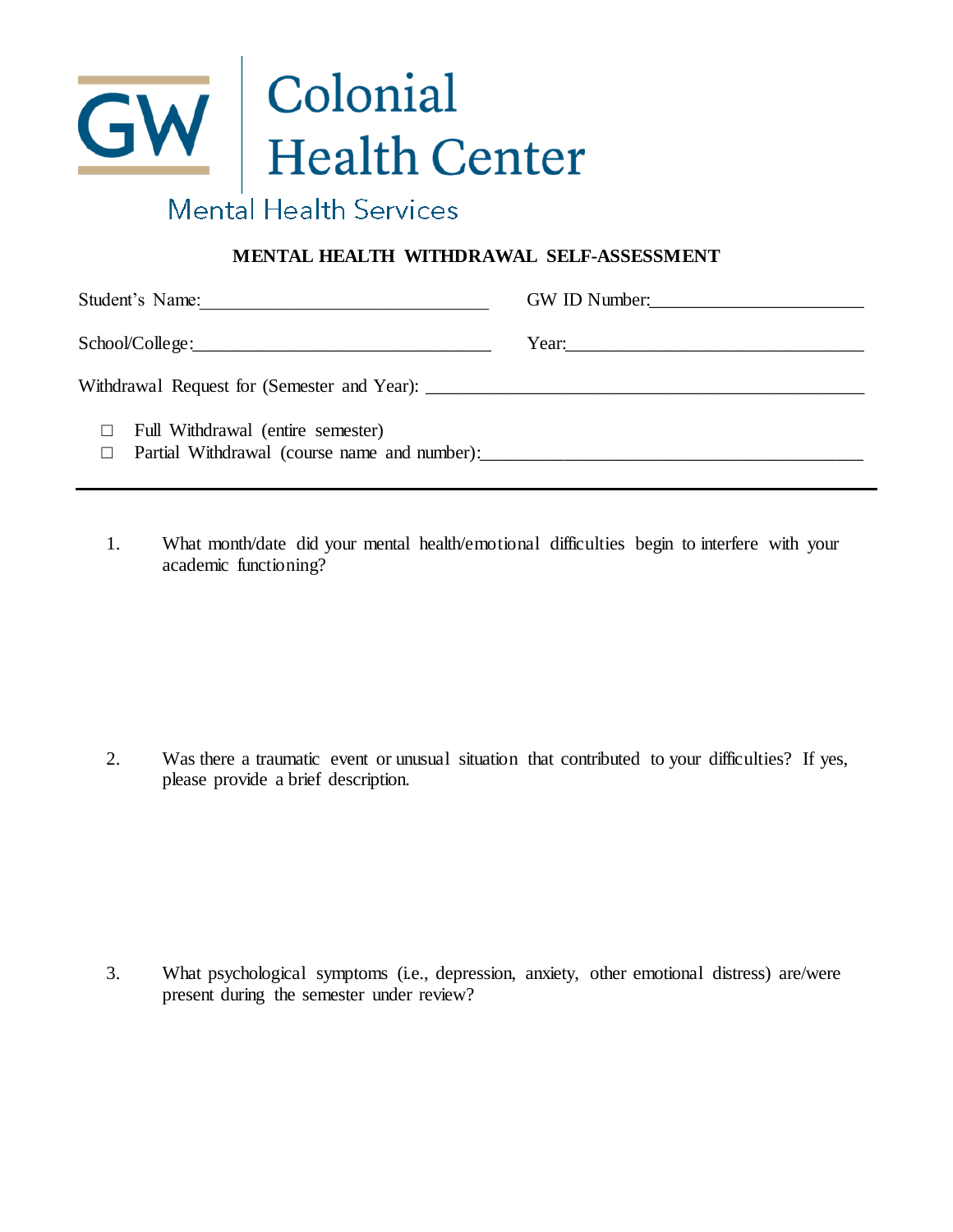## GW Colonial<br>Health Center **Mental Health Services**

4. How did the symptoms interfere with your daily/academic functioning during the semester under review? Please be specific.

5. Do you have any documentable medical problems or learning disabilities that may have interfered with academic functioning during the semester in question? If yes, please indicate. Are you registered with Disability Support Services (DSS)?

6. Have you discussed extensions or incompletes with your professors? If no, please address why extensions and incompletes were not discussed.

7. List any coping strategies or resources you used for each affected course (e.g., tutoring, advisor or professor meetings, study groups, workshops, counseling).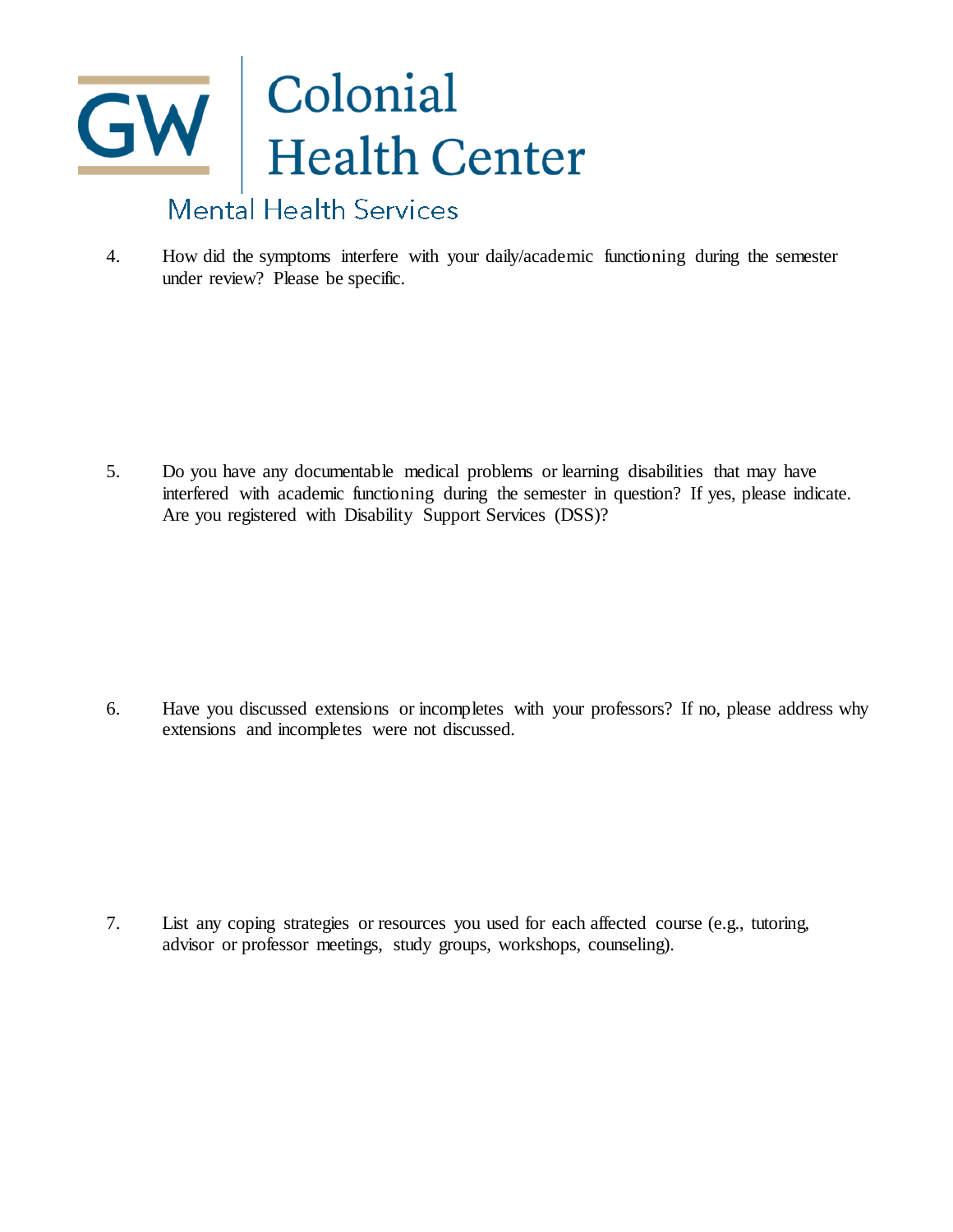## GW Colonial<br>Health Center **Mental Health Services**

8. Have you had any previous withdrawals or academic difficulties as reflected on your academic transcript? If yes, please address the circumstances surrounding the previous withdrawal or academic difficulties.

9. Are you currently receiving mental health treatment? Have your received mental health treatment in the past? If so, with whom? Please indicate the duration and frequency of the treatment.

10. What are your plans for addressing the mental health/emotional difficulties that led to your request for withdrawal (e.g. treatment)?

11. Any additional information that would be helpful in reviewing your request?